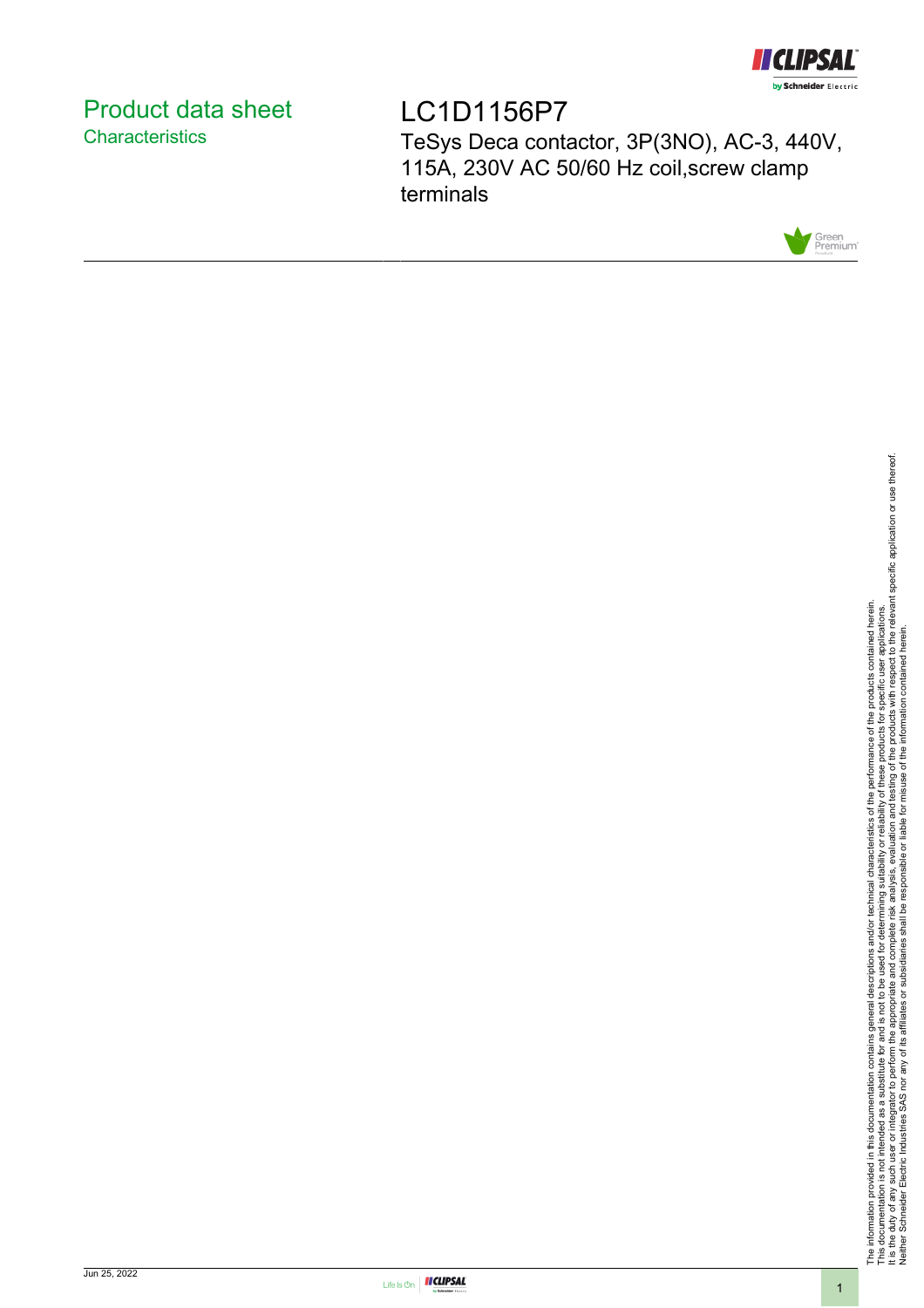

| Main                                           |                                                                                                                                                                                                                                                                                         |
|------------------------------------------------|-----------------------------------------------------------------------------------------------------------------------------------------------------------------------------------------------------------------------------------------------------------------------------------------|
| Range                                          | TeSys                                                                                                                                                                                                                                                                                   |
| Product name                                   | TeSys D<br><b>TeSys Deca</b>                                                                                                                                                                                                                                                            |
| Product or component<br>type                   | Contactor                                                                                                                                                                                                                                                                               |
| Device short name                              | LC <sub>1</sub> D                                                                                                                                                                                                                                                                       |
| Contactor application                          | Resistive load<br>Motor control                                                                                                                                                                                                                                                         |
| Utilisation category                           | $AC-1$<br>$AC-4$<br>$AC-3$                                                                                                                                                                                                                                                              |
| Poles description                              | 3P                                                                                                                                                                                                                                                                                      |
| Power pole contact<br>composition              | 3 NO                                                                                                                                                                                                                                                                                    |
| [Ue] rated operational<br>voltage              | Power circuit: <= 1000 V AC 25400 Hz<br>Power circuit: <= 300 V DC                                                                                                                                                                                                                      |
| [le] rated operational<br>current              | 200 A (at <60 °C) at <= 440 V AC AC-1 for power<br>circuit<br>115 A (at $\leq 60$ °C) at $\leq$ 440 V AC AC-3 for power<br>circuit                                                                                                                                                      |
| Motor power kW                                 | 30 KW at 220230 V AC 50/60 Hz (AC-3)<br>55 KW at 380400 V AC 50/60 Hz (AC-3)<br>59 KW at 415440 V AC 50/60 Hz (AC-3)<br>75 KW at 500 V AC 50/60 Hz (AC-3)<br>80 KW at 660690 V AC 50/60 Hz (AC-3)<br>65 KW at 1000 V AC 50/60 Hz (AC-3)<br>18.5 kW at 400 V AC 50/60 Hz (AC-4)          |
| Motor power HP (UL /<br>CSA)                   | 30 Hp at 200/208 V AC 50/60 Hz for 3 phases<br>motors<br>40 Hp at 230/240 V AC 50/60 Hz for 3 phases<br>motors<br>75 Hp at 460/480 V AC 50/60 Hz for 3 phases<br>motors<br>100 hp at 575/600 V AC 50/60 Hz for 3 phases<br>motors                                                       |
| Control circuit type                           | AC at 50/60 Hz                                                                                                                                                                                                                                                                          |
| [Uc] control circuit<br>voltage                | 230 V AC 50/60 Hz                                                                                                                                                                                                                                                                       |
| Auxiliary contact<br>composition               | 1 NO + 1 NC                                                                                                                                                                                                                                                                             |
| [Uimp] rated impulse<br>withstand voltage      | 8 kV conforming to IEC 60947                                                                                                                                                                                                                                                            |
| Overvoltage category                           | Ш                                                                                                                                                                                                                                                                                       |
| [Ith] conventional free<br>air thermal current | 200 A (at 60 °C) for power circuit                                                                                                                                                                                                                                                      |
| Irms rated making<br>capacity                  | 1260 A at 440 V for power circuit conforming to IEC<br>60947<br>140 A AC for signalling circuit conforming to IEC<br>60947-5-1<br>250 A DC for signalling circuit conforming to IEC<br>60947-5-1                                                                                        |
| Rated breaking capacity                        | 1100 A at 440 V for power circuit conforming to IEC<br>60947                                                                                                                                                                                                                            |
| [Icw] rated short-time<br>withstand current    | 250 A 40 °C - 10 min for power circuit<br>550 A 40 °C - 1 min for power circuit<br>950 A 40 °C - 10 s for power circuit<br>1100 A 40 °C - 1 s for power circuit<br>100 A - 1 s for signalling circuit<br>120 A - 500 ms for signalling circuit<br>140 A - 100 ms for signalling circuit |
| Associated fuse rating                         | 250 A gG at <= 690 V coordination type 1 for power<br>circuit<br>200 A gG at <= 690 V coordination type 2 for power<br>circuit<br>10 A gG for signalling circuit                                                                                                                        |
| Average impedance                              | 0.6 mOhm - Ith 200 A 50 Hz for power circuit                                                                                                                                                                                                                                            |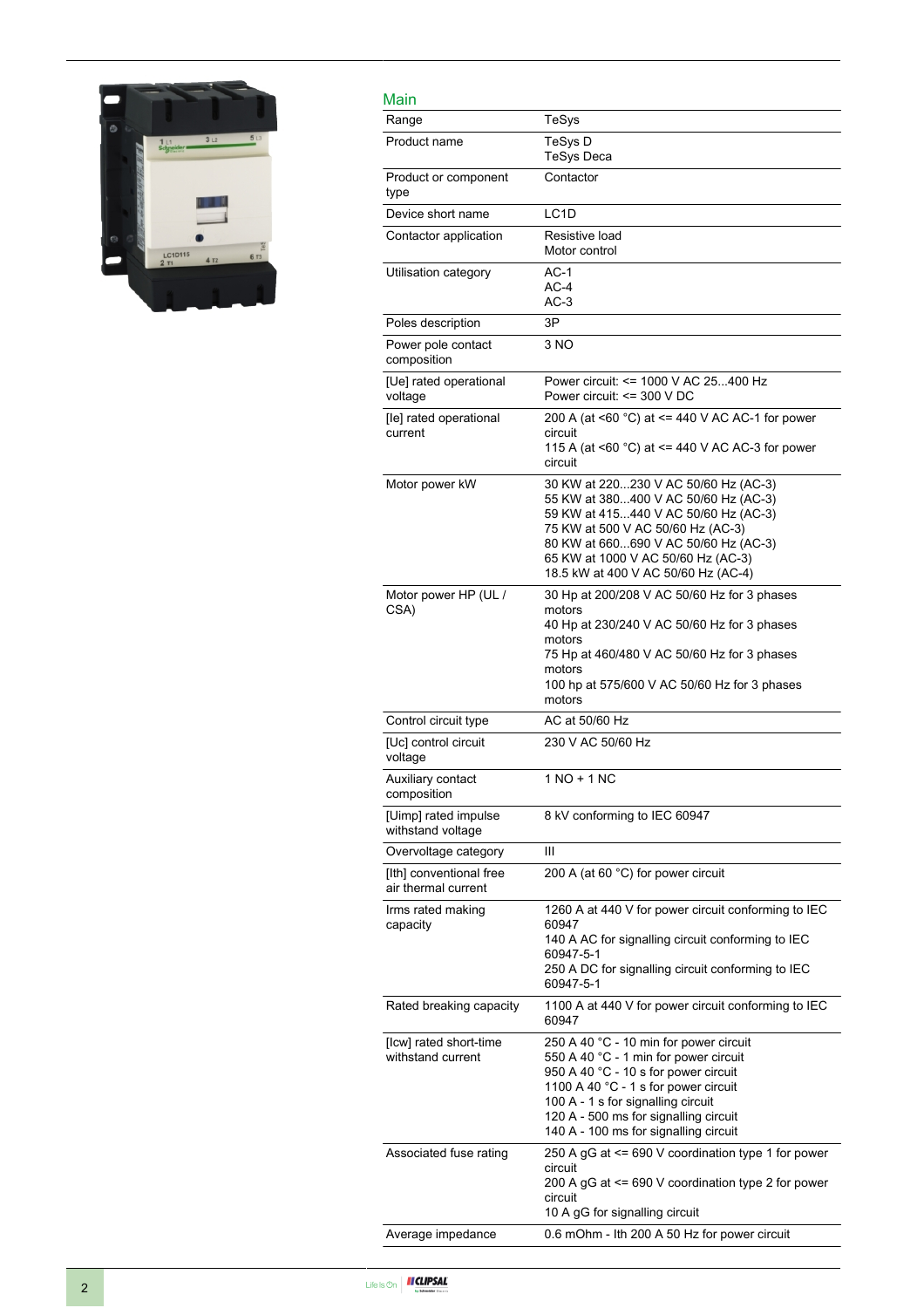| [Ui] rated insulation<br>voltage | Power circuit: 600 V CSA certified<br>Power circuit: 600 V UL certified<br>Power circuit: 1000 V conforming to IEC 60947-4-1<br>Signalling circuit: 690 V conforming to IEC 60947-1<br>Signalling circuit: 600 V CSA certified<br>Signalling circuit: 600 V UL certified                                                                                                                                                                   |
|----------------------------------|--------------------------------------------------------------------------------------------------------------------------------------------------------------------------------------------------------------------------------------------------------------------------------------------------------------------------------------------------------------------------------------------------------------------------------------------|
| Electrical durability            | 0.8 Mcycles 200 A AC-1 at Ue <= 440 V<br>0.95 Mcycles 115 A AC-3 at Ue <= 440 V                                                                                                                                                                                                                                                                                                                                                            |
| Power dissipation per<br>pole    | 24 W AC-1<br>7.9 W AC-3                                                                                                                                                                                                                                                                                                                                                                                                                    |
| Front cover                      | With                                                                                                                                                                                                                                                                                                                                                                                                                                       |
| Mounting support                 | Rail<br>Plate                                                                                                                                                                                                                                                                                                                                                                                                                              |
| Standards                        | CSA C22.2 No 14<br>EN 60947-4-1<br>EN 60947-5-1<br>IEC 60947-4-1<br>IEC 60947-5-1<br><b>UL 508</b>                                                                                                                                                                                                                                                                                                                                         |
| <b>Product certifications</b>    | GL<br>UL<br><b>DNV</b><br>LROS (Lloyds register of shipping)<br>GOST<br><b>CSA</b><br>BV<br>CCC<br><b>RINA</b><br><b>UKCA</b>                                                                                                                                                                                                                                                                                                              |
| Connections - terminals          | Control circuit: lugs-ring terminals (external<br>diameter: 8 mm)<br>Power circuit: lugs-ring terminals (external diameter:<br>25 mm)<br>Power circuit: bars 1 cable(s) - busbar cross section:<br>$5 \times 25$ mm                                                                                                                                                                                                                        |
| <b>Tightening torque</b>         | Control circuit: 1.2 N.m - on lugs-ring terminals - with<br>screwdriver flat Ø 6 mm M3.5<br>Control circuit: 1.2 N.m - on lugs-ring terminals - with<br>screwdriver Philips No 2 M3.5<br>Power circuit: 12 N.m - on lugs-ring terminals<br>hexagonal screw head 13 mm M8<br>Power circuit: 12 N.m - on bars hexagonal screw<br>head 13 mm M8<br>Control circuit: 1.2 N.m - on lugs-ring terminals - with<br>screwdriver pozidriv No 2 M3.5 |
| Operating time                   | 620 ms opening<br>2050 ms closing                                                                                                                                                                                                                                                                                                                                                                                                          |
| Safety reliability level         | B10d = 1369863 cycles contactor with nominal load<br>conforming to EN/ISO 13849-1<br>B10d = 20000000 cycles contactor with mechanical<br>load conforming to EN/ISO 13849-1                                                                                                                                                                                                                                                                 |
| Mechanical durability            | 8 Mcycles                                                                                                                                                                                                                                                                                                                                                                                                                                  |
| Maximum operating rate           | 2400 cyc/h 60 °C                                                                                                                                                                                                                                                                                                                                                                                                                           |

### **Complementary**

| Coil technology                 | Built-in bidirectional peak limiting diode suppressor                                                                                      |
|---------------------------------|--------------------------------------------------------------------------------------------------------------------------------------------|
| Control circuit voltage limits  | 0.30.5 Uc (-4070 °C) drop-out AC 50/60 Hz<br>0.81.15 Uc (-4055 °C): operational AC 50/60 Hz<br>11.15 Uc (5570 °C): operational AC 50/60 Hz |
| Inrush power in VA              | 280350 VA 60 Hz cos phi 0.8 (at 20 °C)<br>280350 VA 50 Hz cos phi 0.8 (at 20 °C)                                                           |
| Hold-in power consumption in VA | 218 VA 60 Hz cos phi 0.3 (at 20 °C)<br>218 VA 50 Hz cos phi 0.3 (at 20 °C)                                                                 |
| Heat dissipation                | 38 W at 50/60 Hz                                                                                                                           |
| Auxiliary contacts type         | Type mechanically linked 1 NO + 1 NC conforming to IEC 60947-5-1<br>Type mirror contact 1 NC conforming to IEC 60947-4-1                   |
| Signalling circuit frequency    | 25400 Hz                                                                                                                                   |
| Minimum switching current       | 5 mA for signalling circuit                                                                                                                |
| Minimum switching voltage       | 17 V for signalling circuit                                                                                                                |